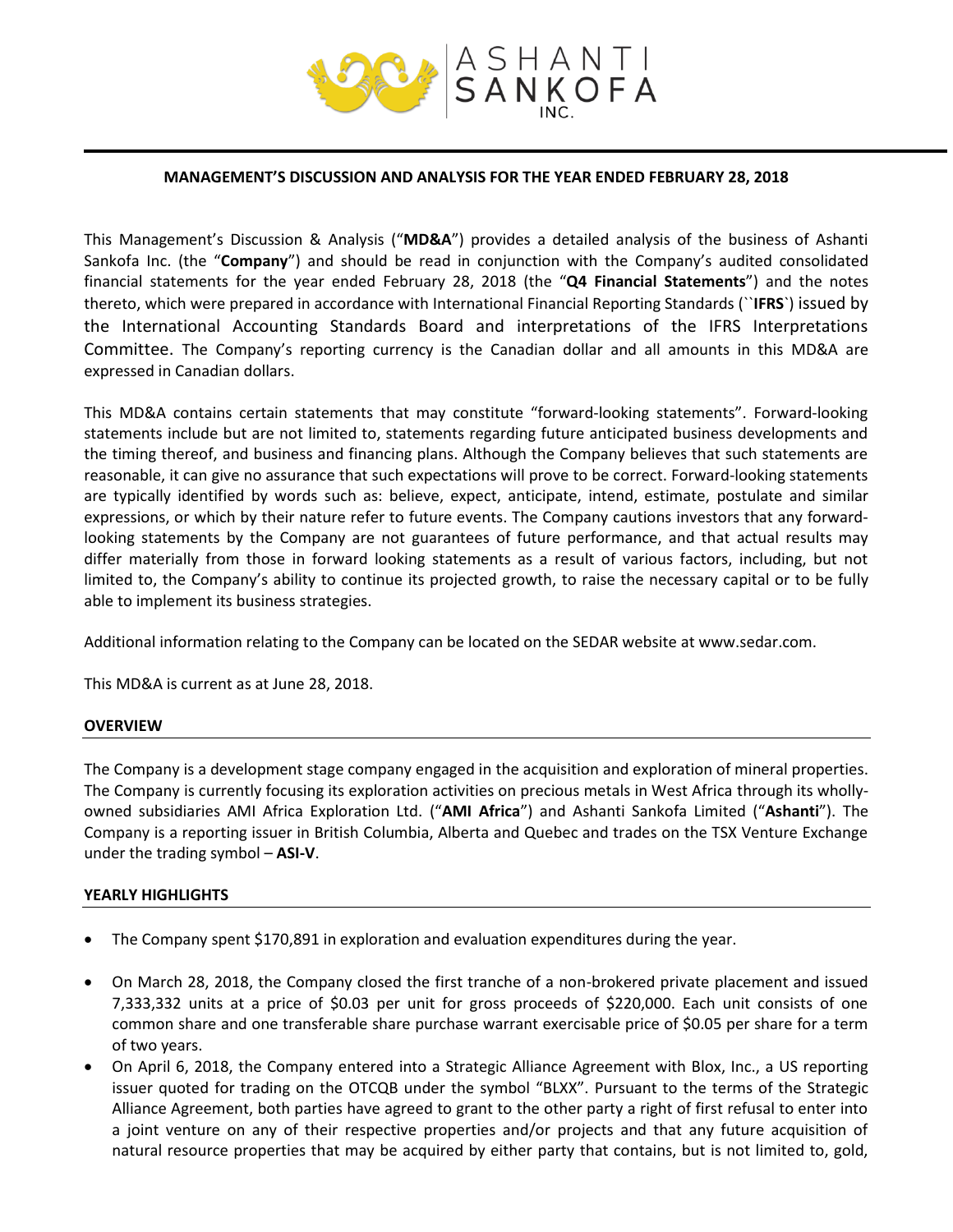precious metals, technology metals or diamonds ("**Natural Resource Properties**"), the acquiring party will grant to the other party a right of first refusal to participate in a joint venture on such Natural Resource Property, which shall be at the sole discretion of the acquiring party. The strategic alliance between the parties will allow each party to make their technical expertise in the field of exploration, exploitation and management of natural resources available to the other party.

- On April 16, 2018, the Company closed the second tranche of the non-brokered private placement and issued 9,333,331 units at a price of \$0.03 per unit for gross proceeds of \$280,000. Each unit consists of one common share and one transferable share purchase warrant exercisable price of \$0.05 per share for a term of two years.
- On April 17, 2018, the Company extended the term of 7,000,000 share purchase warrants from June 10, 2018 to June 10, 2021.
- On April 17, 2018, the Company granted to certain directors and officers incentive stock options to purchase up to 1,525,000 common shares, exercisable at \$0.05 per share for a period of five years expiring on April 17, 2023.
- During the year ended February 28, 2018, Ryan Cheung and Robert Spiers resigned as directors of the Company and Ronald Renne was appointed to the Board. In addition, Trevor Pickett was appointed as Interim Chief Executive Officer.

### **MINERAL PROPERTIES**

In accordance with the rules outlined in National Instrument 43-101, all information concerning mineral properties in Ghana have been prepared by the Company's qualified person Simon Meadows-Smith, consulting geologist with SEMS Exploration Services in Accra, Ghana.

#### Ghana - North Ashanti Gold Project

AMI Africa holds or held a 100% interest (subject to a government 10% carried interest) in two Prospecting Licences (Beposo (33 sq m) and Anuoro (65 sq km)), covering a combined area of approximately 98 km<sup>2</sup> which together comprise the North Ashanti Gold Project.

The North Ashanti Gold Project is located in the Ashanti Region of Ghana, West Africa. Ghana is currently the world's 8th largest gold producer and a number of mines are located along this Ashanti Shear.

The North Ashanti Gold Project is located approximately 220 kilometres northwest by road from the capital city Accra, and 40 kilometres southeast by road from the country's second city, Kumasi. The Asante Akyem North District capital town of Konongo is located immediately north of the concession area. Konongo is also the regional gold mining centre with several small open pits and a historic underground mine. Newmont Mining Corporation's ("**Newmont**") Akyem Mine is located approximately 25 km to the Northeast.

Structurally the North Ashanti Project covers a 14 km segment of the Konongo-Axim Shear System, or Ashanti Shear. This shear zone hosts a number of deposits and operating gold mines. The Konongo mine, which adjoins the North Ashanti Project to the north, and the Obuasi mine located to the southwest. The shear continues towards the southwest adjacent to the western contact of the Ashanti Belt and also hosts the Bogosu mine and the Prestea mine. Newmont's Akyem mine is also located approximately 25 kilometers to the southeast.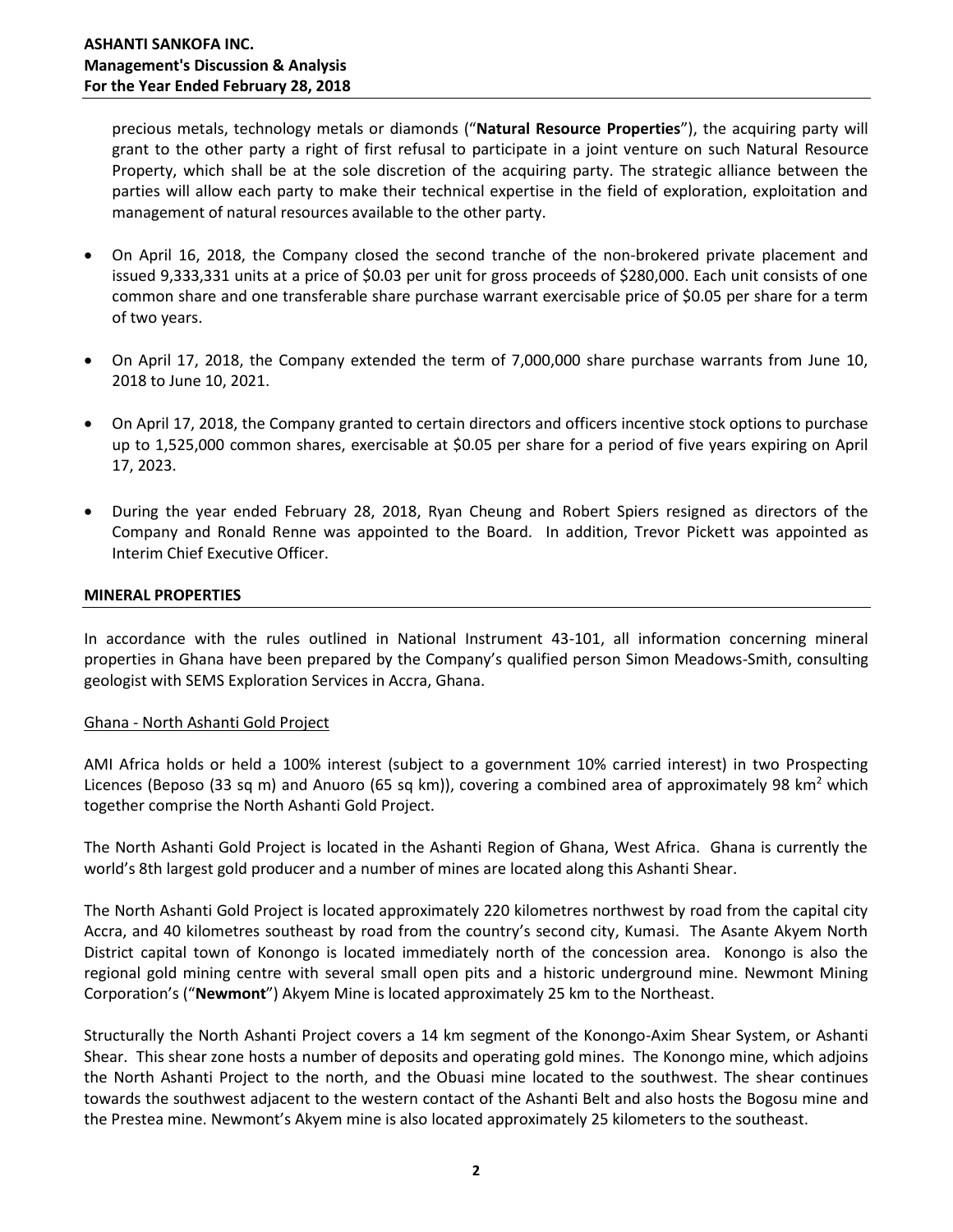## **Anuoro License**

AMI Africa was granted the 128.9 sq km Anuoro license on September 28, 2005. On December 14, 2009, AMI Africa received a 24-month extension from the Minister of Mines on its Anuoro prospecting license. In March 2012, the Company shed half of the license in accordance with the Mining Act and on June 5, 2012, the Minerals Commission recommended a two-year renewal of the retained 64.99 sq km license upon payment of the US\$20,000 renewal fee. Newmont Ghana Gold Ltd. ("**Newmont Gold**") paid this amount in accordance with the terms of the January 22, 2010 Newmont Gold/AMI Option Agreement. In-order to comply with Ghana's Mining Act 2006, AMI Africa incorporated a Ghanaian subsidiary Ashanti (formerly AMI Africa Ghana Exploration Ltd.) AMI Africa then assigned the Anuoro license to Ashanti. On May  $9<sup>th</sup>$ , 2014, Ashanti received a letter from the Ministry of Lands and Natural Resources stating the Anuoro license had been renewed until May 9, 2016. The North Anuoro zone contains an at-surface NI 43-101 qualified gold resource of 97,686 ounces.

On April 6, 2016, Ashanti submitted documentation to the Minerals Commission requesting an extension of the Anuoro license. The Minerals Commission requested additional reports from Ashanti, which reports were submitted. Even though Ashanti has not yet received the extension under Section 35 (4) of the Minerals and Mining Act 2006, the prospecting license shall remain in force in respect of the land the subject of the application until the application is processed. The Company has submitted the application fees for the prospecting license and is waiting for the approval from Minister of Land and Resources.

As at February 28, 2018, the Anuoro property's carrying value was \$619,024.

|                                | <b>Year Ended</b>        | <b>Year Ended</b>        |
|--------------------------------|--------------------------|--------------------------|
|                                | <b>February 28, 2018</b> | <b>February 28, 2017</b> |
|                                | \$                       | S                        |
| <b>Opening Balance</b>         | 448,133                  | 309,931                  |
|                                |                          |                          |
| Assays                         | 2,217                    |                          |
| Field and camp costs           | 12,481                   | 50,962                   |
| General and admin costs        | 3,556                    |                          |
| Geologist fees                 | 70,200                   | 87,238                   |
| Labour costs                   | 51,662                   |                          |
| Legal fees                     | 3,260                    |                          |
| Licenses                       | 14,437                   |                          |
| Survey and labs                | 13,078                   |                          |
| Costs incurred during the year | 170,891                  | 138,202                  |
|                                |                          |                          |
| <b>Ending Balance</b>          | 619,024                  | 448,133                  |

# **Exploration and Expenditure Detailed Breakdown**

# **Beposo License**

AMI Africa was granted the 33.35 sq km Beposo Concession on April 22, 2004. The Beposo license was a consolidation of three previous licenses (Ankasi, Adumasa & Pemenase) held since 1997. The Beposo license contains an at surface NI 43-101 qualified gold resource of approximately 230,000 ounces in two main zones. AMI Africa has received several extensions of the Beposo license and has held EPA permits for exploration work on the Beposo license. In 2007, the Minerals Commission in conjunction with the EPA imposed a 6 to 10 km noneconomic zone around Lake Botsumtwi, which encompasses the area of the Beposo gold resource. In response to the EPA's decision, a Writ of Summons was filed on May 13<sup>th</sup> 2011 in the High Court of Justice seeking compensation for the loss of the Beposo gold resource. In October 2014, AMI Africa was advised by its legal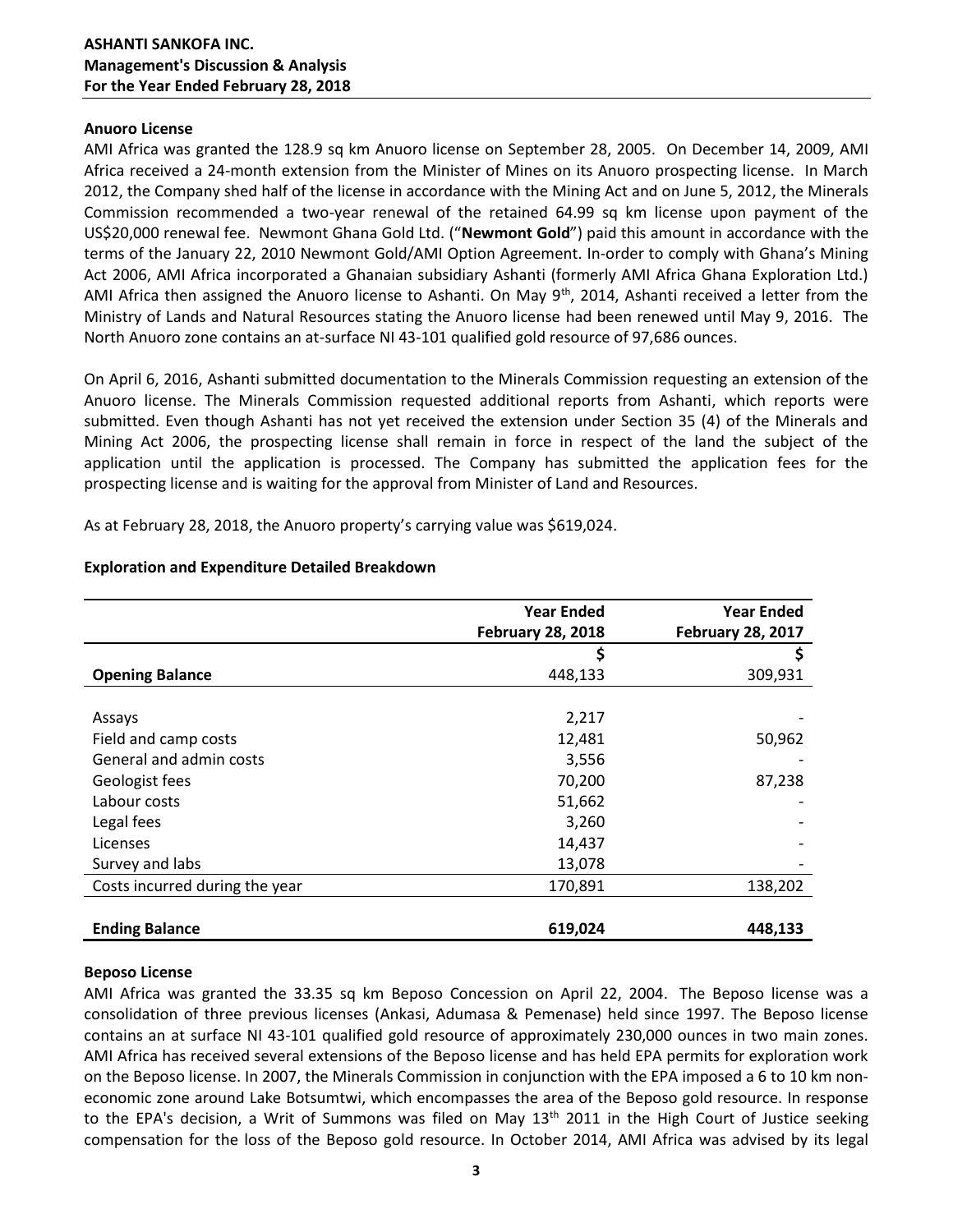# **ASHANTI SANKOFA INC. Management's Discussion & Analysis For the Year Ended February 28, 2018**

counsel that the High Court of Justice – Commercial Division had ruled against AMI Africa. AMI Africa, after consultation with its Ghanaian counsel, filed an appeal of this decision on a contingency fee basis with counsel. As a result of ongoing communication between the AMI Africa and the Minerals Commission, AMI Africa has advised its legal counsel to suspend its appeal in hopes of reaching an agreement to have the Beposo license reinstated by the government. As at February 28, 2014, an impairment of \$2,578,525 was taken with respect to the Beposo concession.

## **LIQUIDITY AND CAPITAL RESOURCES**

As at February 28, 2018, the Company had current assets of \$5,839 and current liabilities of \$400,261 compared to current assets of \$20,024 and current liabilities of \$81,018 as at February 28, 2017. At February 28, 2018, there was a working capital deficiency of \$394,422 compared to \$60,994 at February 28, 2017.

Cash at February 28, 2018 was \$970, compared to \$19,356 at February 28, 2017.

As at February 28, 2018, a significant shareholder had advanced the Company a total of \$59,845 for working capital during the year.

There were no shares issued for cash during the year ended February 28, 2018.

Subsequent to the year ended February 28, 2018, on March 28, 2018, the Company closed the first tranche of a non-brokered private placement and issued 7,333,332 units at a price of \$0.03 per unit for gross proceeds of \$220,000. Each unit consists of one common share and one transferable share purchase warrant exercisable price of \$0.05 per share for a term of two years. On April 16, 2018, the Company closed the second tranche of the non-brokered private placement and issued an additional 9,333,331 units at a price of \$0.03 per unit for gross proceeds of \$280,000. share and one transferable share purchase warrant exercisable price of \$0.05 per share for a term of two years.

The Company's current cash resources are insufficient to meet its working capital and mineral property funding requirements for the next year. Therefore, management will continue to seek new sources of capital to maintain its operations and to further the development of its mineral properties. As a public company, the evaluation by the investment community and individual investors will determine the outcome of any financing in the public market.

#### **SELECTED ANNUAL INFORMATION**

|                                    | February 28, | February 28, | February 28, |
|------------------------------------|--------------|--------------|--------------|
|                                    | 2018         | 2017         | 2016         |
|                                    |              | Ş            | \$           |
| <b>Income Statement</b>            |              |              |              |
| Net profit (loss)                  | (162, 537)   | (177, 653)   | (212, 731)   |
| Loss per share (basic and diluted) | (0.01)       | (0.01)       | (0.00)       |
| <b>Balance Sheet</b>               |              |              |              |
| Exploration and evaluation assets  | 619,024      | 448,133      | 309,931      |
| Total assets                       | 624,863      | 468,157      | 330,812      |
| Total long-term liabilities        |              |              |              |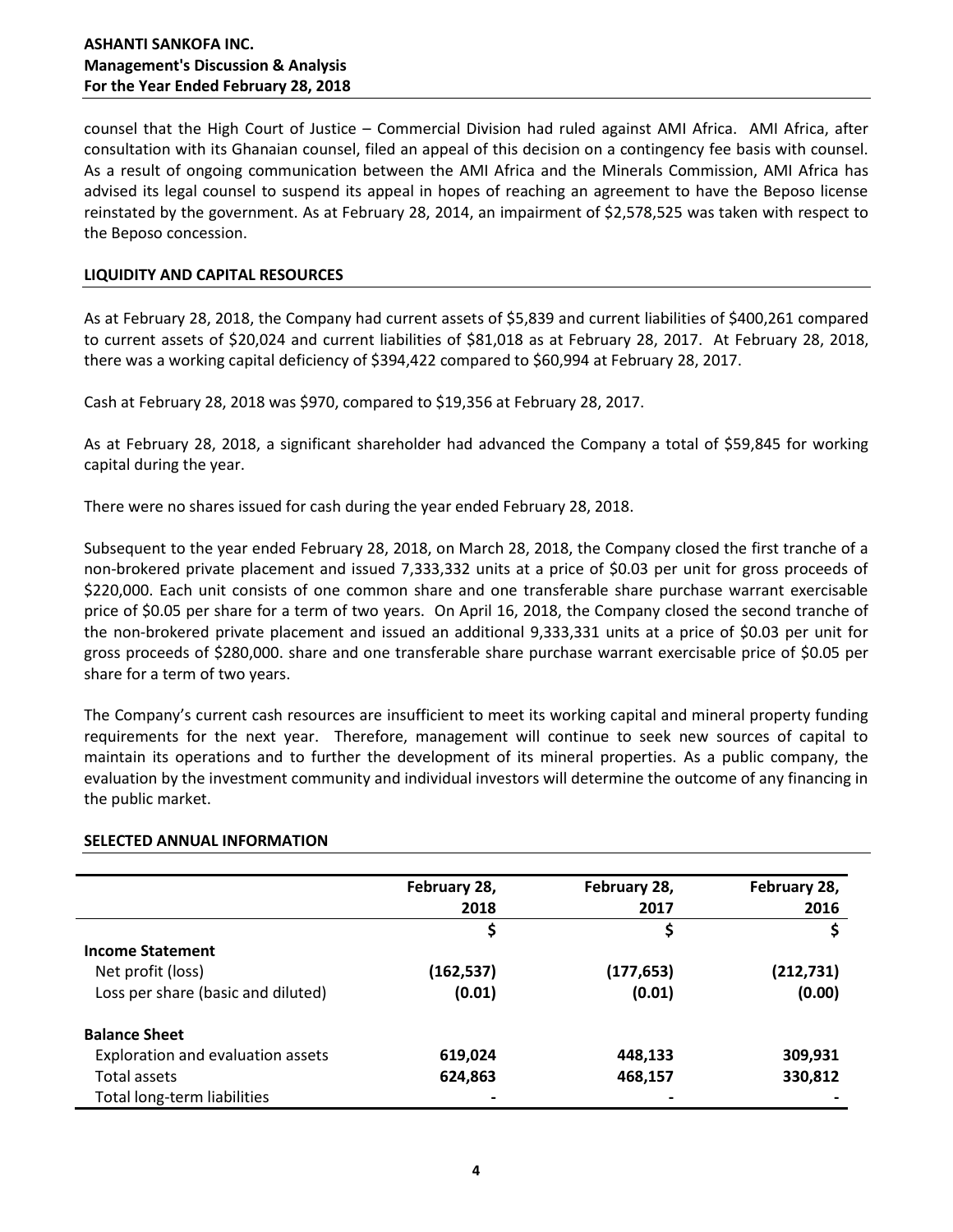### **RESULTS OF OPERATION**

## *Three Months Ended February 28, 2018*

The Company incurred a net loss of \$49,165 for the three months ended February 28, 2018, compared to \$69,471 for three months ended February 28, 2017. In 2017, a loss of \$20,232 on debt forgiveness was incurred. The net loss figures are comparable between the quarters.

### *Year Ended February 28, 2018*

The Company incurred a net loss of \$162,537 for the year ended February 28, 2018 ("**Fiscal 2018**") compared to a net loss of \$177,653 for year ended February 28, 2017 ("**Fiscal 2017**"). The following is a breakdown of operating expenses during Fiscal 2018, compared to Fiscal 2017: professional fees increased from \$36,533 in Fiscal 2017 to \$56,640 in Fiscal 2018; management fees increased nominally from \$45,244 in Fiscal 2017 to \$48,000 in Fiscal 2018; consulting fees increased from \$31,463 in Fiscal 2017 to \$35,100 in Fiscal 2018; office and general decreased from \$17,986 in Fiscal 2017 to \$4,977 in Fiscal 2018; investor relations decreased from \$3,605 in Fiscal 2017 to \$2,707 in Fiscal 2018; stock option compensation was \$63,573 in Fiscal 2017, compared to \$Nil in Fiscal 2018; gain on debt settlement of \$17,040 was incurred in Fiscal 2017, compared to \$Nil in Fiscal 2018; and gain on sale of marketable securities of \$12,232 was incurred in Fiscal 2017, compared to \$Nil in Fiscal 2018.

|                                 | <b>February 28, 2018</b> | November 30, | August 31, | May 31,   |
|---------------------------------|--------------------------|--------------|------------|-----------|
|                                 |                          | 2017         | 2017       | 2017      |
|                                 | \$                       | \$           | \$         | \$        |
| Net profit (loss)               | (49, 165)                | (40, 247)    | (34, 307)  | (38, 818) |
| Basic profit (loss) per share   | 0.00                     | 0.00         | 0.00       | 0.00      |
| Diluted profit (loss) per share | N/A                      | N/A          | N/A        | N/A       |
|                                 |                          |              |            |           |
|                                 | February 28,             | November 30, | August 31, | May 31,   |
|                                 | 2017                     | 2016         | 2016       | 2016      |
|                                 | \$                       | \$           | \$         | \$        |
|                                 |                          |              |            |           |
| Net profit (loss)               | (69,469)                 | 472          | (37, 115)  | (71, 541) |
| Basic profit (loss) per share   | 0.00                     | 0.00         | 0.00       | 0.00      |
| Diluted profit (loss) per share | N/A                      | N/A          | N/A        | N/A       |

### **SELECTED QUARTERLY INFORMATION**

#### **FINANCIAL INSTRUMENTS AND RISK MANAGEMENT**

|                             | February 28, |         | February 28, |
|-----------------------------|--------------|---------|--------------|
|                             | Ref.         | 2018    | 2017         |
|                             |              |         |              |
| Other financial assets      |              | 5,839   | 20,024       |
| Other financial liabilities |              | 378,742 | 81,018       |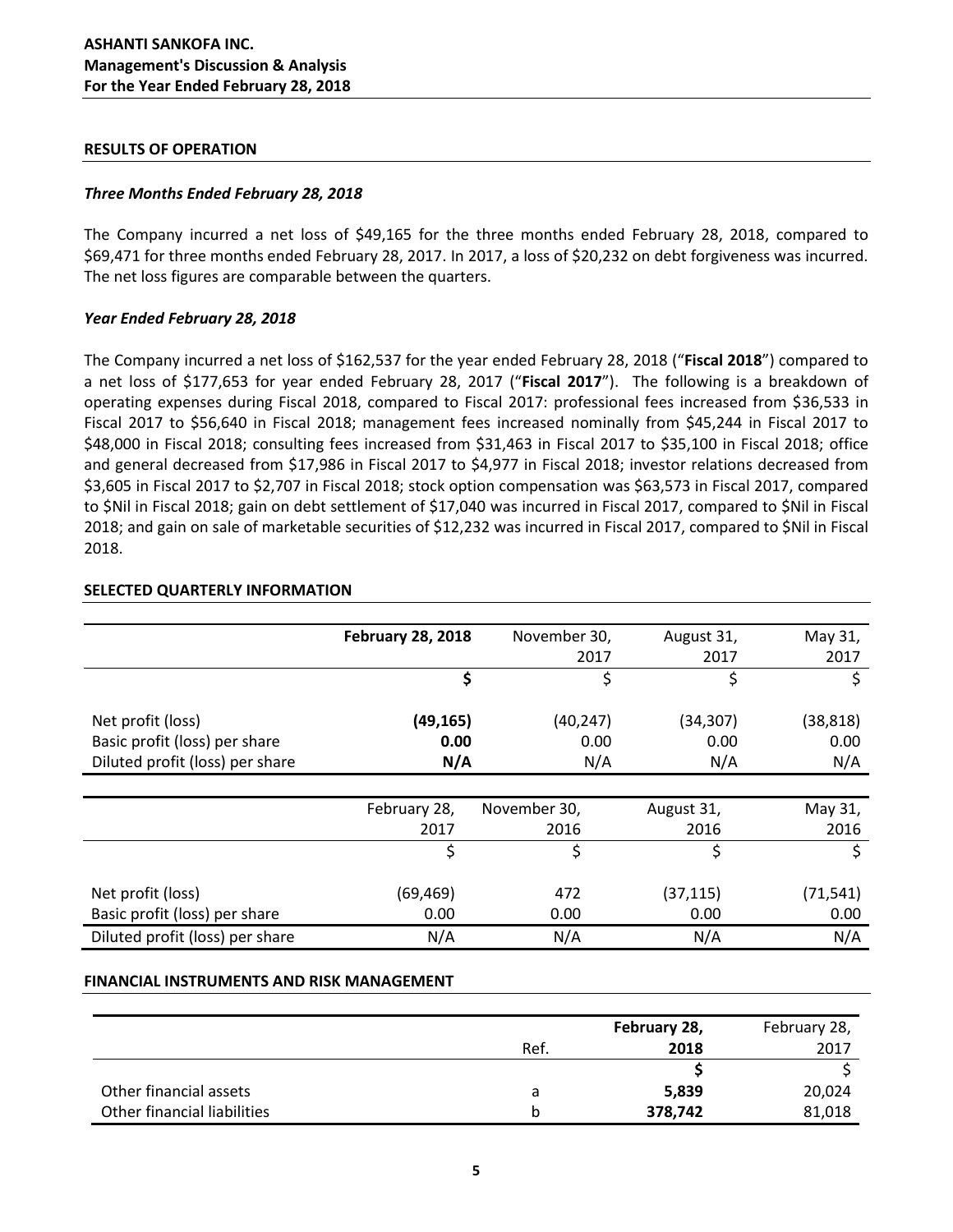- a. Comprises cash and sales tax receivables.
- b. Comprises accounts payable, related party loans, and due to related parties.

The Company has determined the estimated fair values of its financial instruments based on appropriate valuation methodologies; however, considerable judgment is required to develop these estimates. The fair values of the Company's financial instruments are not materially different from their carrying values.

### **Management of Industry and Financial Risk**

The Company is engaged primarily in mineral exploration and manages related industry risk issues directly. The Company may be at risk for environmental issues and fluctuations in commodity pricing. Management is not aware of and does not anticipate any significant environmental remediation costs or liabilities in respect of its current operations.

The Company's financial instruments are exposed to certain financial risks, which include the following:

### *Credit risk*

Credit risk is the risk of loss due to the counterparty's inability to meet its obligations. The Company's exposure to credit risk is on its cash and other receivables. Risk associated with cash is managed through the use of major banks which are high credit quality financial institutions as determined by rating agencies. Other receivables comprise sales tax refunds from the Canadian federal government.

### *Liquidity risk*

Liquidity risk is the risk that the Company will encounter difficulties in meeting obligations when they become due. The Company ensures that there is sufficient capital in order to meet short-term operating requirements, after taking into account the Company's holdings of cash. The Company's cash are held in corporate bank accounts available on demand. Liquidity risk has been assessed as being high.

### *Market Risk*

Market risk is the risk that the fair value or future cash flows of a financial instrument will fluctuate because of changes in market prices. Market risk comprises three types of risk: currency risk, interest rate risk and price risk.

#### *Currency Risk*

The Company is subject to normal market risks including fluctuations in foreign exchange rates and interest rate. While the Company manages its operations in order to minimize exposure to these risks, the Company has not entered into any derivatives or contracts to hedge or otherwise mitigate this exposure.

#### *Interest Rate Risk*

Interest rate risk is the risk that the fair value or future cash flows of a financial instrument will fluctuate because of changes in market interest rates. The Company is not exposed to significant interest rate risk relating to its related party balances (Note 6).

#### *Price Risk*

The Company is exposed to price risk with respect to equity prices. Price risk as it relates to the Company is defined as the potential adverse impact on the Company's ability to raise financing due to movements in individual equity prices or general movements in the level of the stock market. The Company closely monitors individual equity movements and the stock market to determine the appropriate course of action to be taken by the Company.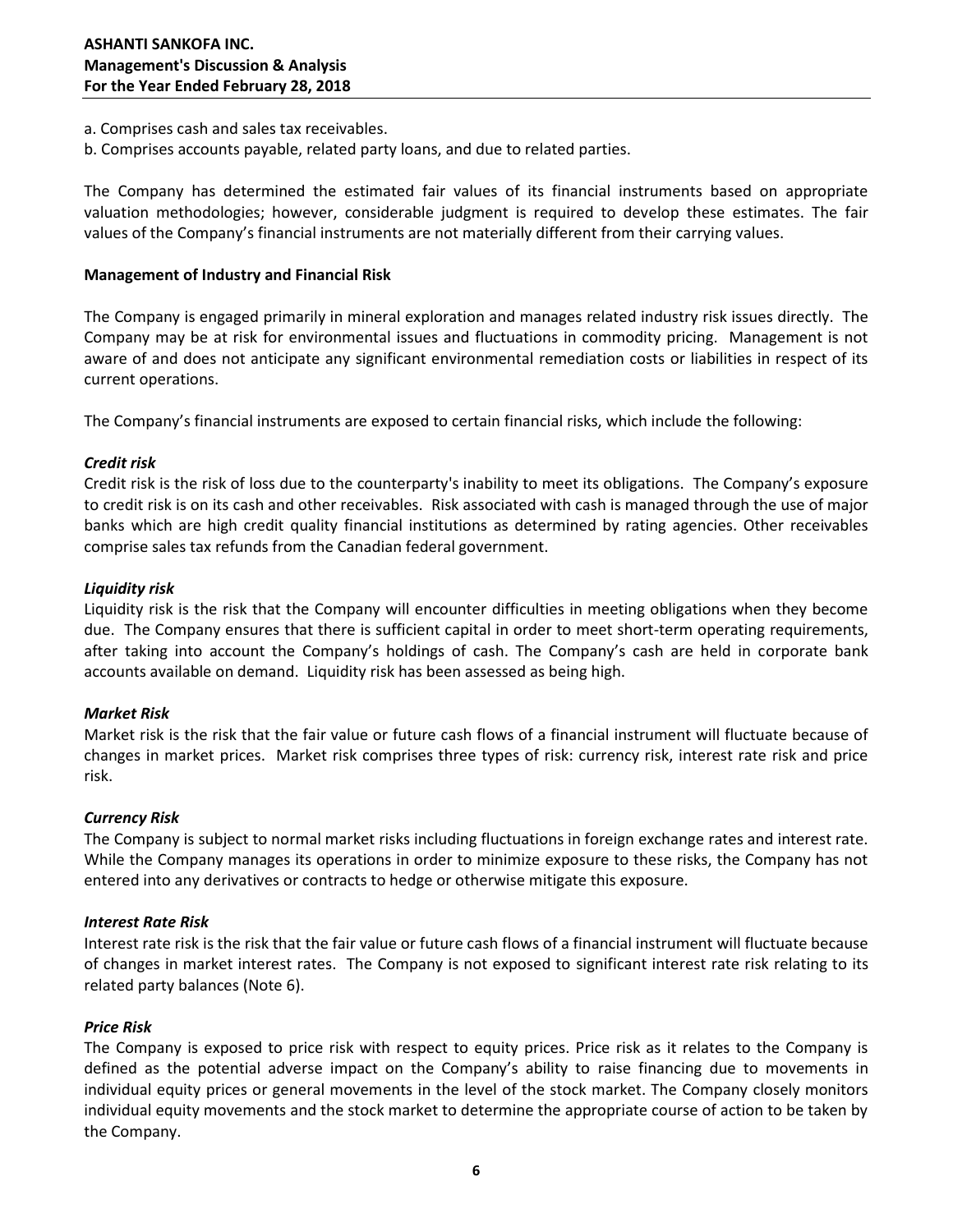## *Capital management*

The Company's policy is to maintain a strong capital base so as to maintain investor and creditor confidence and to sustain future development of the business. The capital structure of the Company consists of components of shareholders' equity. There were no changes in the Company's approach to capital management during the period. The Company is not subject to any externally imposed capital requirements.

## **LIQUIDITY AND CAPITAL RESOURCES**

As at February 28, 2018, the Company had current assets of \$5,839 and current liabilities of \$400,261 compared to current assets of \$20,024 and current liabilities of \$81,018 at February 28, 2017. The Company had negative working capital \$394,422 compared to working capital of \$60,994 at February 28, 2017.

On March 28, 2018, the Company closed the first tranche of a non-brokered private placement and issued 7,333,332 units at a price of \$0.03 per unit for gross proceeds of \$220,000. Each unit consists of one common share and one transferable share purchase warrant to purchase one additional share at an exercise price of \$0.05 per share for a term of two years (the "**Units**").

On April 16, 2018, the Company closed the second tranche of the non-brokered private placement and issued an additional 9,333,331 Units at a price of \$0.03 per Unit for gross proceeds of \$280,000.

### **RELATED PARTY TRANSACTIONS**

The Company's related parties include its subsidiaries, significant shareholder, and key management personnel. Transactions with related parties for goods and services are made on normal commercial terms and are considered to be at arm's length. The remuneration of the Company's directors and other key management personnel during the year ended February 28, 2018 and 2017 are as follows:

|                       | For the Year Ended       |                   |  |
|-----------------------|--------------------------|-------------------|--|
|                       | <b>February 28, 2018</b> | February 28, 2017 |  |
|                       |                          |                   |  |
| Geologist fees (a)    | 70,200                   | 80,880            |  |
| Consulting fees (a)   | 35,100                   | 31,463            |  |
| Management fees (b)   | 48,000                   | 45,244            |  |
| Professional fees (c) | 44,400                   | 18,321            |  |

As at February 28, 2018, the Company was indebted to its related parties for the amounts as below:

|                                                       | <b>February 28, 2018</b> | February 28, 2017        |
|-------------------------------------------------------|--------------------------|--------------------------|
| Accounts payables and accrued liabilities (a) (b) (c) | 214.905                  | 49,060                   |
| Due to shareholder (d)                                | 59,845                   | $\overline{\phantom{0}}$ |

(a) The Company has an agreement with the former CEO for fees of US\$9,000 per month, commencing July 1, 2016, of which, US\$6,000 fees were capitalized to exploration and evaluation expenditures, and US\$3,000 expensed as consulting fees. For the year ended February 28, 2018, the Company incurred \$70,200 (February 28, 2017 - \$80,880) of fees for geological services provided by the former CEO. The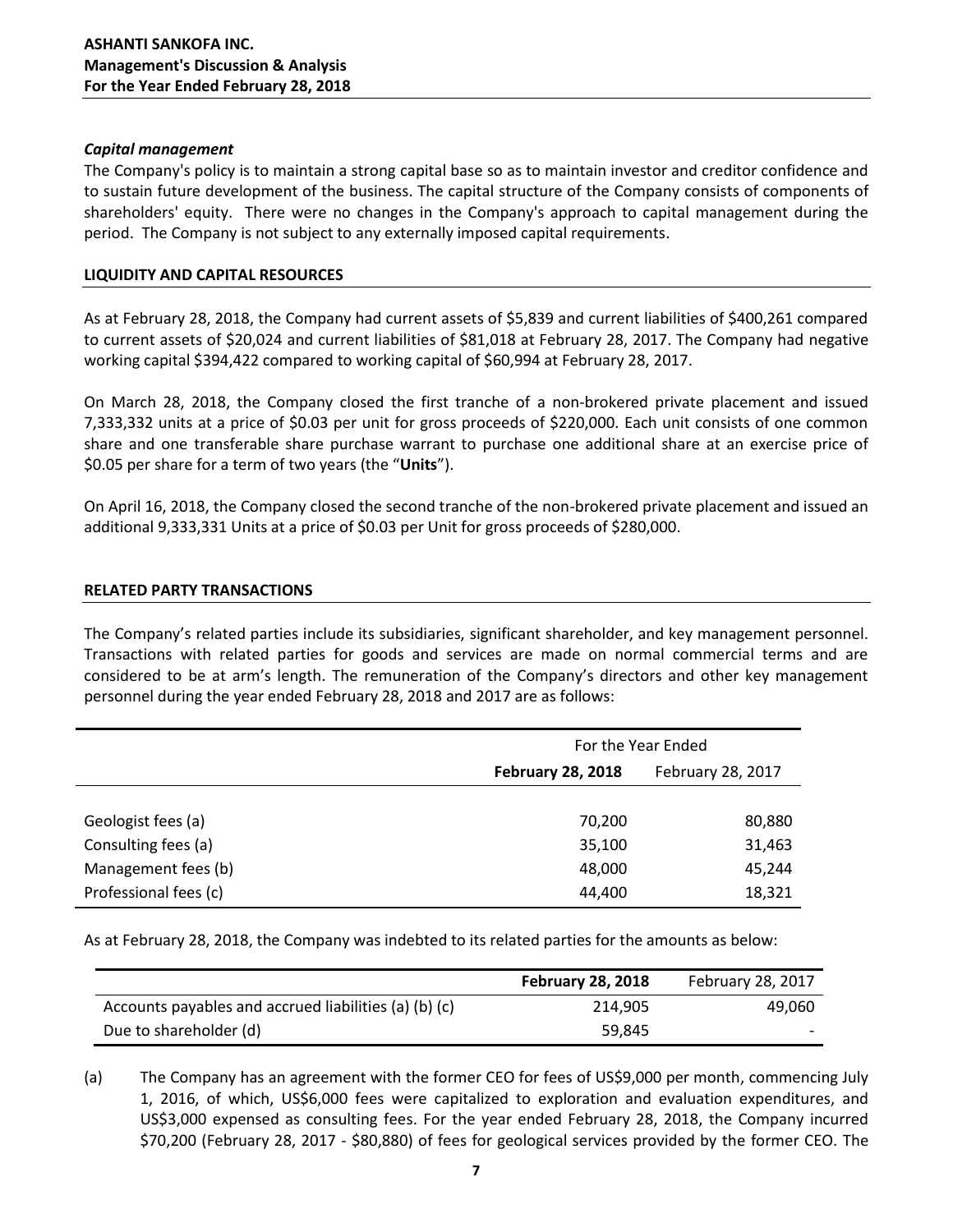Company also incurred \$35,100 (February 28, 2017 - \$31,463) of consulting fees for services provided by this party. As at February 28, 2018, \$146,023 (US\$114,000) (February 28, 2017 - \$43,493/US\$33,000) of fees remain unpaid to the former CEO.

- (b) The Company incurred \$15,000 (February 28, 2017 \$25,000) of management fees to a company controlled by the former CFO for services performed. As at February 28, 2018, \$Nil (February 28, 2017 - \$2,625) of fees were unpaid to the former CFO.
- (c) The Company incurred \$30,000 (February 28, 2017 \$20,244) of management fees to the Interim CEO for services provided. As at February 28, 2017, \$32,500 (February 28, 2017 - \$2,500) remains unpaid.
- (d) The Company incurred \$9,000 (February 28, 2017 \$18,321) of professional fees to a company controlled by a former director for accounting services performed. As at February 28, 2018, \$Nil (February 28, 2017 - \$Nil) remains unpaid.
- (e) The Company incurred \$24,000 (February 28, 2017 \$Nil) of professional fees to a director for corporate secretary services performed. As at February 28, 2018, \$25,793 (February 28, 2017 - \$Nil) remains unpaid.
- (f) The Company incurred \$11,400 (February 28, 2017 \$Nil) of professional fees to the CFO for accounting services performed. As at February 28, 2018, \$7,590 (February 28, 2017 - \$Nil) remains unpaid.
- (g) The Company received \$59,845 in advance from a significant shareholder during the year ended February 28, 2018. As at February 28, 2018, \$59,845 (February 28, 2017 - \$Nil) remains unpaid. These amounts owing are unsecured, non-interest bearing and have no fixed repayment terms.

# **OFF-BALANCE SHEET ARRANGEMENTS**

The Company has not entered into any significant off-balance sheet arrangements or commitments.

#### **CRITICAL ACCOUNTING ESTIMATES**

The preparation of the condensed consolidated interim financial statements requires management to make judgments, estimates and assumptions that affect the application of policies and reported amounts of assets and liabilities, and revenue and expenses.

The use of estimates and associated assumptions are based on historical experience and various other factors that are believed to be reasonable under the circumstances, the results of which form the basis of making the judgments about carrying values of assets and liabilities that are not readily apparent from other sources. Actual results may differ from these estimates.

The estimates and underlying assumptions are reviewed on an ongoing basis. Revisions to accounting estimates are recognized in the period in which the estimate is revised if the revision affects only that period or in the period of the revision and further periods if the review affects both current and future periods. Accounts which require management to make material estimates and significant assumptions in determining amounts recorded include: impairment of exploration and evaluation assets, share-based payments, and determination of functional currency.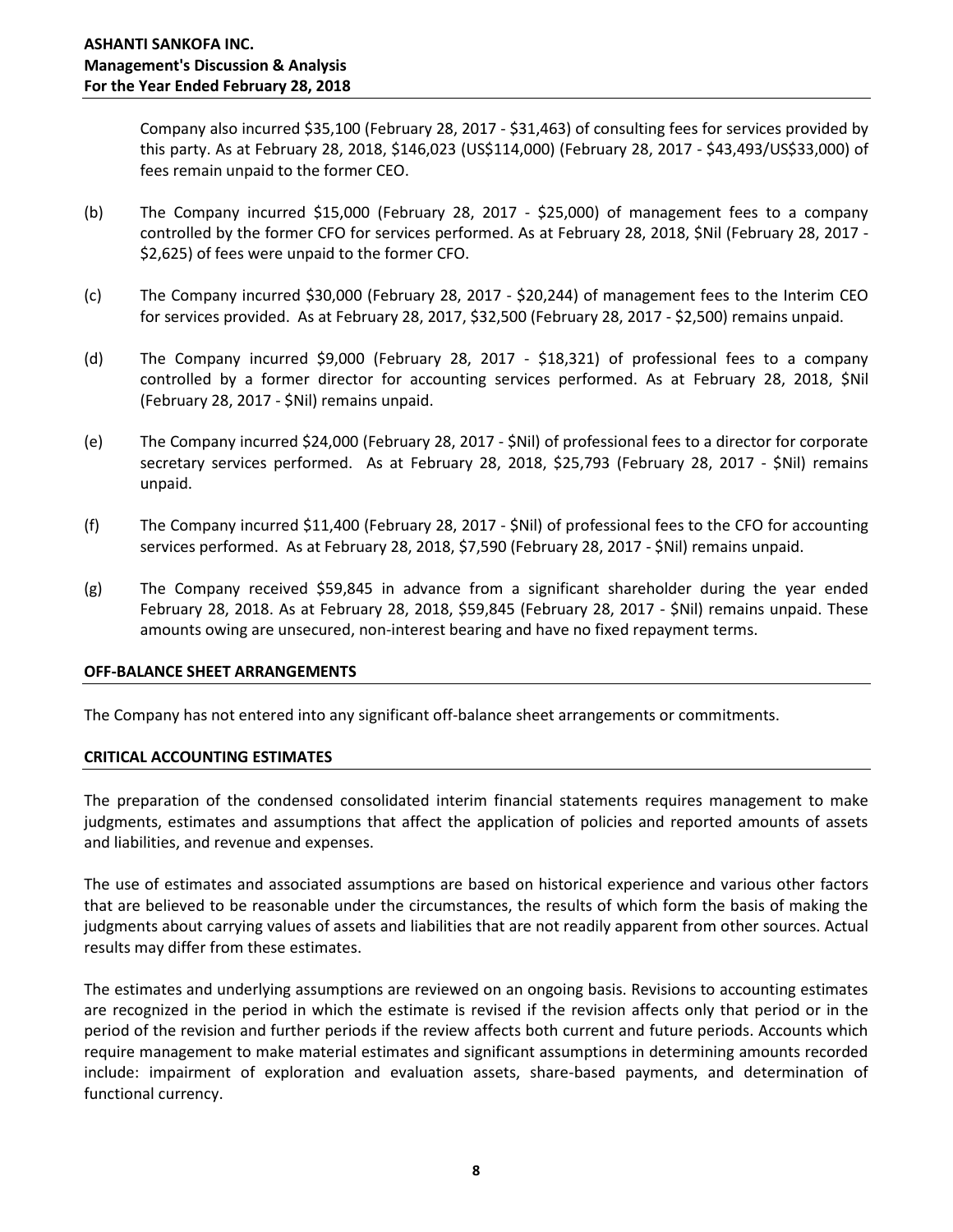# **ASHANTI SANKOFA INC. Management's Discussion & Analysis For the Year Ended February 28, 2018**

# *i) Impairment*

The Company assesses its exploration and evaluation assets annually to determine whether any indication of impairment exists. Where an indicator of impairment exists, an estimate of the recoverable amount is made, which is considered to be the higher of the fair value less costs to sell and value in use. These assessments may require the use of estimates and assumptions such as long-term commodity prices, discount rates, future capital requirements, and exploration potential.

# *ii) Share based payments*

The Company follows accounting guidelines in determining the fair value of stock-based compensation. The computed amount is not based on historical cost, but is derived based on subjective assumptions input into an option pricing model. The model requires that management make forecasts as to future events, including estimates of: the expected life of options; future volatility of the Company's share price in the expected hold period (using historical volatility as a reference); and the appropriate risk-free rate of interest. Stock-based compensation incorporates an expected forfeiture rate. The resulting value calculated is not necessarily the value that the holder of the option could receive in an arm's length transaction, given that there is no market for the options and they are not transferable. It is management's view that the value derived is highly subjective and dependent entirely upon the input assumptions made.

# *iii) Functional and presentational currency*

These consolidated financial statements are presented in Canadian dollars, which is Ashanti Sankofa Inc.'s functional currency. The Company's wholly-owned subsidiary AMI Africa Exploration Ltd.'s functional currency is also Canadian dollars with foreign transactions including those exploration and evaluation related converted to Canadian dollars using the spot rate on the day of occurrence. The Company's wholly-owned subsidiary AMI Africa Ghana Exploration Ltd's functional currency is the Ghanaian Cedi.

# *iv) Basis of measurement*

These consolidated financial statements have been prepared on a historical cost basis and except for cash flow information, using the accrual basis of accounting.

# **PROPOSED TRANSACTIONS**

None.

# **CHANGES IN ACCOUNTING POLICIES**

# **Future Accounting Policy Changes**

# *New standard IFRS 9 "Financial Instruments"*

This new standard is a partial replacement of IAS 39 "Financial Instruments: Recognition and Measurement". IFRS 9 uses a single approach to determine whether a financial asset is measured at amortized cost or fair value, replacing the multiple rules in IAS 39. The approach in IFRS 9 is based on how an entity manages its financial instruments in the context of its business model and the contractual cash flow characteristics of the financial assets.

The new standard also requires a single impairment method to be used, replacing the multiple impairment methods in IAS 39. IFRS 9 is effective for annual periods beginning on or after January 1, 2018. The Company is currently assessing the impact this new standard will have on its financial statements.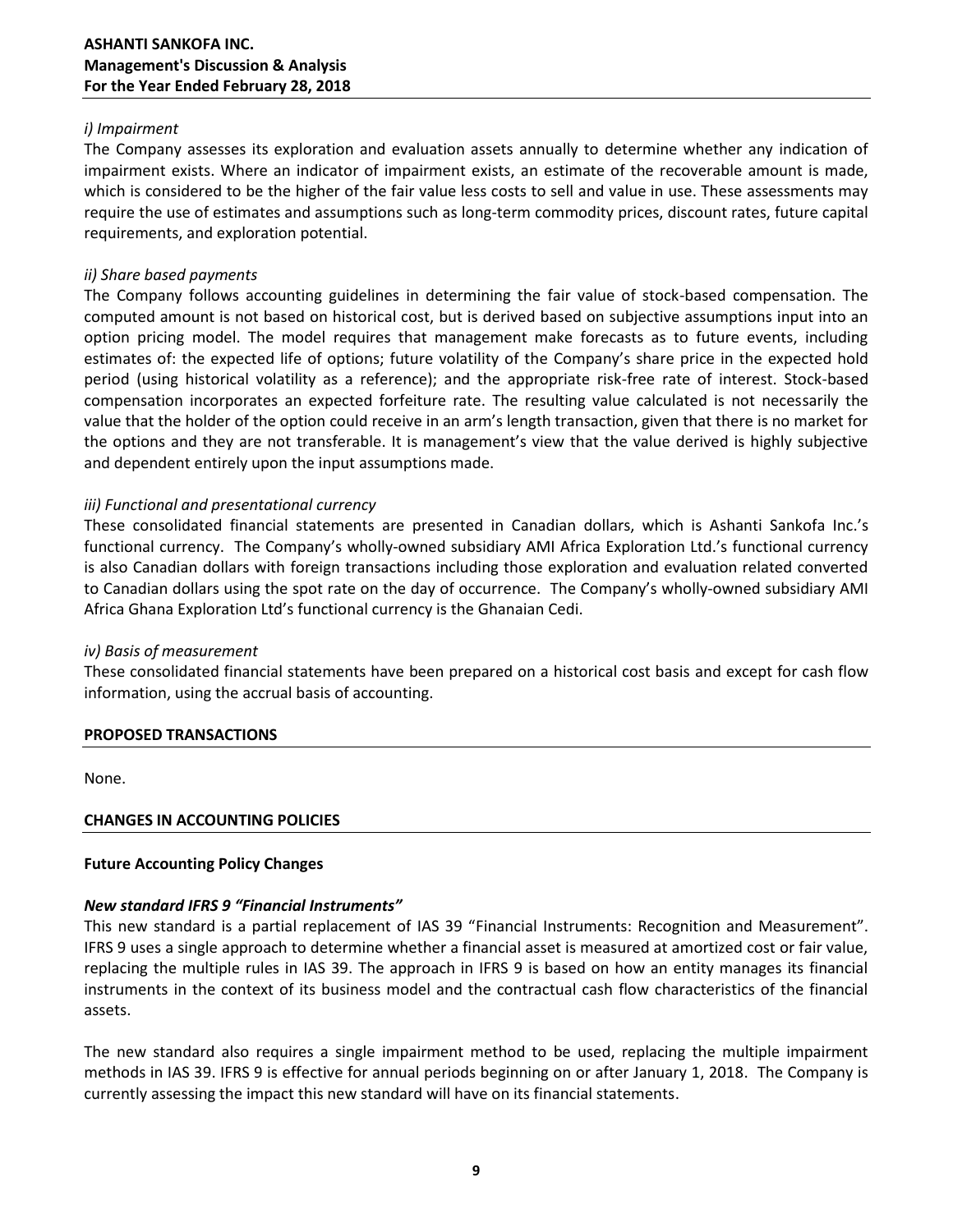Other accounting standards or amendments to existing accounting standards that have been issued but have future effective dates are either not applicable or are not expected to have a significant impact on the Company's financial statements.

#### **SUBSEQUENT EVENTS**

- (a) On March 28, 2018, the Company closed the first tranche of a non-brokered private placement and issued 7,333,332 units at a price of \$0.03 per unit for gross proceeds of \$220,000. Each unit consists of one common share and one transferable share purchase warrant to purchase one additional share at an exercise price of \$0.05 per share for a term of two years (the "**Units**").
- (b) On April 16, 2018, the Company closed the second tranche of the non-brokered private placement and issued an additional 9,333,331 Units at a price of \$0.03 per Unit for gross proceeds of \$280,000.
- (c) On April 17, 2018, the Company extended the term of 7,000,000 share purchase warrants from June 10, 2018 to June 10, 2021.
- (d) On April 17, 2018, the Company granted stock options to certain directors and officers to purchase up to an aggregate of 1,525,000 common shares, which options are exercisable at \$0.05 per common share for a period of five years, expiring on April 17, 2023.

### **OUTSTANDING SHARE DATA**

As at February 28, 2018, the Company had 27,734,197 commons shares outstanding. As at the same date there were 15,000,000 warrants outstanding at an average exercise price of \$0.05 per share. The Company also had 1,200,000 stock options outstanding at an average price of \$0.07.

As at the date of this report, the Company had 44,400,860 common shares outstanding.

| As at the date of this reporting, the following warrants were outstanding: |  |
|----------------------------------------------------------------------------|--|
|----------------------------------------------------------------------------|--|

| <b>Number of Warrants</b> | <b>Exercise Price</b> | <b>Expiry Date</b> |
|---------------------------|-----------------------|--------------------|
| 5,000,000                 | \$0.05                | April 1, 2020      |
| 3,000,000                 | \$0.05                | May 11, 2020       |
| 7,000,000                 | \$0.05                | June 10, 2018      |
| 7,333,332                 | \$0.05                | March 28, 2020     |
| 9,333,331                 | \$0.05                | April 16, 2020     |

As at the date of this reporting, the following options were outstanding:

| <b>Number of Options</b> | <b>Vested</b>            | <b>Exercise Price</b> | <b>Expiry Date</b> |
|--------------------------|--------------------------|-----------------------|--------------------|
| 500,000                  | 500,000                  | \$0.05                | May 20, 2021       |
| 500,000                  | 500,000                  | \$0.15                | May 20, 2021       |
| 200,000                  | 200,000                  | \$0.06                | June 30, 2021      |
| 1,525,000                | $\overline{\phantom{0}}$ | \$0.05                | April 17, 2023     |